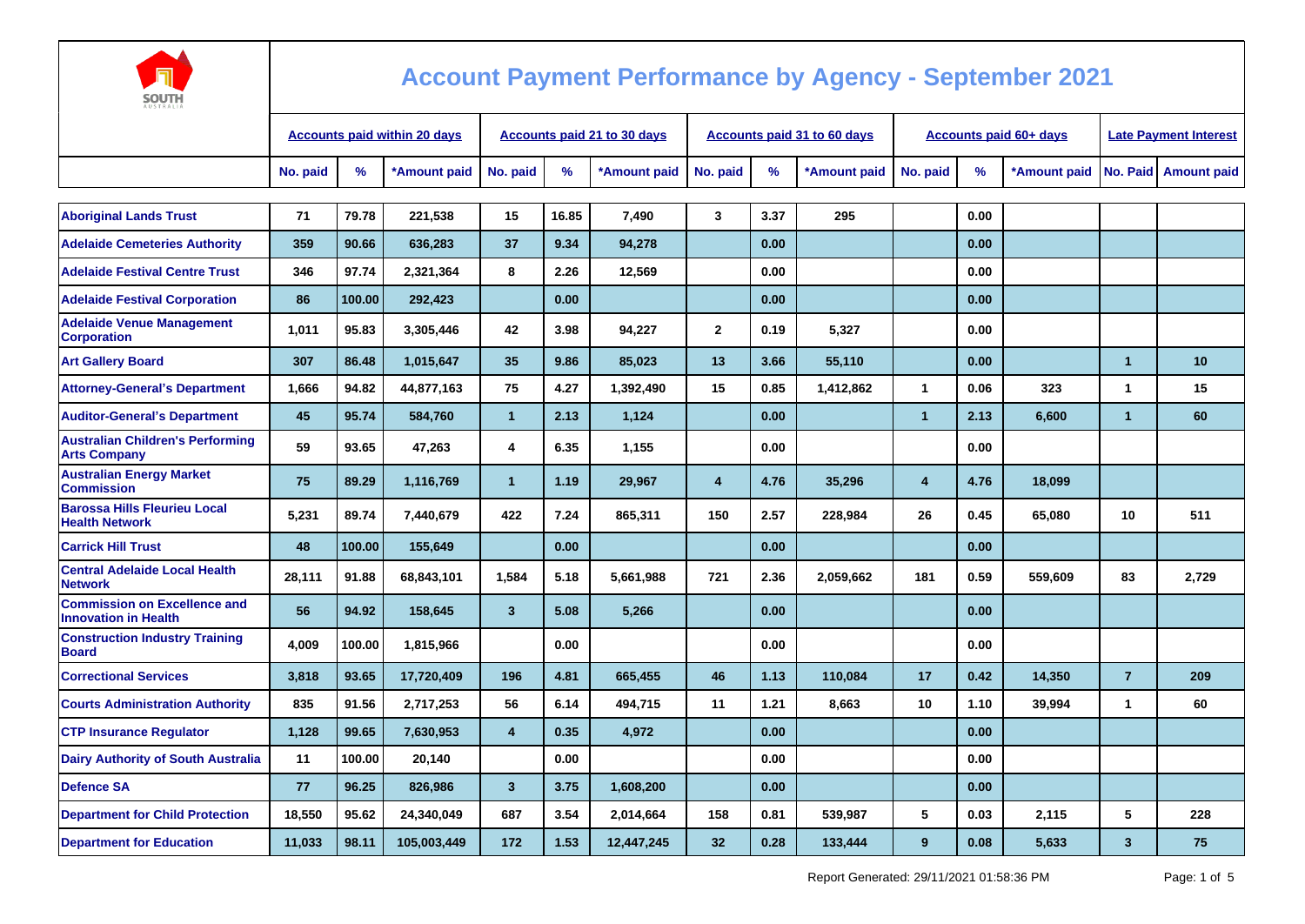

| AUSIKALIA                                                                           |                                     |        |                             |                 |        |                                    |              |      |              |                               |                              |              |              |                    |
|-------------------------------------------------------------------------------------|-------------------------------------|--------|-----------------------------|-----------------|--------|------------------------------------|--------------|------|--------------|-------------------------------|------------------------------|--------------|--------------|--------------------|
|                                                                                     | <b>Accounts paid within 20 days</b> |        | Accounts paid 21 to 30 days |                 |        | <b>Accounts paid 31 to 60 days</b> |              |      |              | <b>Accounts paid 60+ days</b> | <b>Late Payment Interest</b> |              |              |                    |
|                                                                                     | No. paid                            | %      | *Amount paid                | No. paid        | %      | *Amount paid                       | No. paid     | $\%$ | *Amount paid | No. paid                      | %                            | *Amount paid | No. Paid     | <b>Amount paid</b> |
| <b>Department for Energy and Mining</b>                                             | 453                                 | 94.77  | 54,239,974                  | 23              | 4.81   | 223,226                            | $\mathbf{1}$ | 0.21 | 5,537        | $\mathbf{1}$                  | 0.21                         | 2,749        | $\mathbf{2}$ | 26                 |
| <b>Department for Environment and</b><br>Water                                      | 2,042                               | 89.56  | 13,239,533                  | 169             | 7.41   | 4,529,607                          | 57           | 2.50 | 397,900      | 12                            | 0.53                         | 81,722       |              |                    |
| <b>Department for Health and</b><br>Wellbeing                                       | 8,344                               | 86.30  | 66,416,351                  | 780             | 8.07   | 13,867,196                         | 494          | 5.11 | 5,606,982    | 51                            | 0.53                         | 300,209      | 119          | 7,309              |
| Department for Infrastructure and<br><b>Transport</b>                               | 94,863                              | 98.45  | 319,777,203                 | 977             | 1.01   | 10,839,149                         | 406          | 0.42 | 3,907,120    | 107                           | 0.11                         | 456,228      | 16           | 1,664              |
| Department for Innovation and<br><b>Skills</b>                                      | 1,335                               | 97.30  | 21,416,770                  | 29              | 2.11   | 274,779                            | 8            | 0.58 | 33,079       |                               | 0.00                         |              |              |                    |
| <b>Department for Trade and</b><br><b>Investment</b>                                | 203                                 | 95.31  | 3,633,978                   | $\overline{7}$  | 3.29   | 32,534                             | $\mathbf{3}$ | 1.41 | 9,993        |                               | 0.00                         |              |              |                    |
| <b>Department of Human Services</b>                                                 | 19.960                              | 98.32  | 24,739,557                  | 269             | 1.32   | 1,075,449                          | 61           | 0.30 | 1.249.805    | 12                            | 0.06                         | 2.621        | 3            | 136                |
| <b>Department of Primary Industries</b><br>and Regions SA                           | 2,210                               | 90.17  | 15,603,216                  | 205             | 8.36   | 1,228,442                          | 35           | 1.43 | 464,803      | $\mathbf{1}$                  | 0.04                         | 145          | 5            | 235                |
| <b>Department of Treasury and</b><br><b>Finance</b>                                 | 1,367                               | 92.68  | 7,140,920                   | 85              | 5.76   | 576,810                            | 21           | 1.42 | 199,089      | $\mathbf{2}$                  | 0.14                         | 2,801        | 6            | 236                |
| <b>Distribution Lessor Corporation</b>                                              |                                     | 0.00   |                             | $\mathbf 2$     | 100.00 | 250                                |              | 0.00 |              |                               | 0.00                         |              |              |                    |
| <b>Education &amp; Early Childhood</b><br><b>Registration &amp; Standards Board</b> | 63                                  | 100.00 | 72,307                      |                 | 0.00   |                                    |              | 0.00 |              |                               | 0.00                         |              |              |                    |
| <b>Electoral Commission SA</b>                                                      | 136                                 | 98.55  | 685,062                     | $\overline{2}$  | 1.45   | 446                                |              | 0.00 |              |                               | 0.00                         |              |              |                    |
| <b>Environment Protection Authority</b>                                             | 159                                 | 90.34  | 485,976                     | 16              | 9.09   | 44,749                             | $\mathbf{1}$ | 0.57 | 311          |                               | 0.00                         |              |              |                    |
| <b>Essential Services Commission</b>                                                | 53                                  | 91.38  | 147,590                     | 5               | 8.62   | 4,313                              |              | 0.00 |              |                               | 0.00                         |              |              |                    |
| <b>Eyre and Far North Local Health</b><br><b>Network</b>                            | 2,163                               | 91.15  | 4,572,898                   | 166             | 7.00   | 125,390                            | 40           | 1.69 | 686,289      | 4                             | 0.17                         | 2,245        | $\mathbf{2}$ | 261                |
| <b>Flinders and Upper North Local</b><br><b>Health Network</b>                      | 1,835                               | 93.15  | 3,349,975                   | 101             | 5.13   | 110,880                            | 26           | 1.32 | 17,905       | 8                             | 0.41                         | 7,405        | $\mathbf{3}$ | 174                |
| <b>Generation Lessor Corporation</b>                                                |                                     | 0.00   |                             | $\mathbf{2}$    | 100.00 | 250                                |              | 0.00 |              |                               | 0.00                         |              |              |                    |
| <b>Green Industries SA</b>                                                          | 91                                  | 94.79  | 5,713,829                   | $5\phantom{.0}$ | 5.21   | 13,939                             |              | 0.00 |              |                               | 0.00                         |              |              |                    |
| <b>History Trust of South Australia</b>                                             | 140                                 | 94.59  | 209,413                     | 5               | 3.38   | 6,972                              | 3            | 2.03 | 7,724        |                               | 0.00                         |              |              |                    |
| <b>HomeStart Finance</b>                                                            | 208                                 | 68.87  | 1,147,249                   | 94              | 31.13  | 414,075                            |              | 0.00 |              |                               | 0.00                         |              |              |                    |
| <b>Infrastructure South Australia</b>                                               | $\overline{7}$                      | 100.00 | 55,839                      |                 | 0.00   |                                    |              | 0.00 |              |                               | 0.00                         |              |              |                    |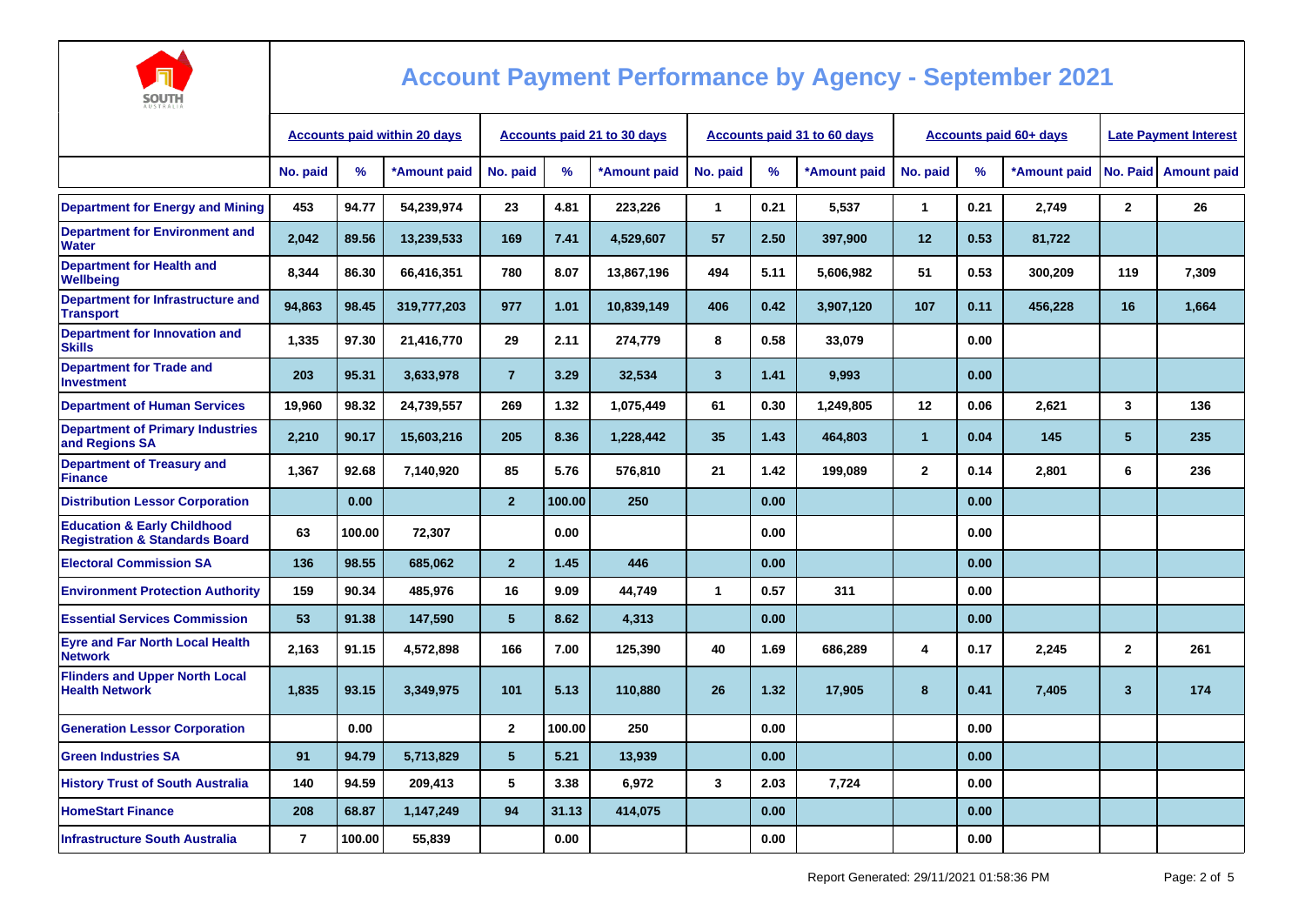

| AUSTRALIA                                                                |                                     |               |                                    |                |               |              |                         |                                    |              |                               |                              |              |                |                    |
|--------------------------------------------------------------------------|-------------------------------------|---------------|------------------------------------|----------------|---------------|--------------|-------------------------|------------------------------------|--------------|-------------------------------|------------------------------|--------------|----------------|--------------------|
|                                                                          | <b>Accounts paid within 20 days</b> |               | <b>Accounts paid 21 to 30 days</b> |                |               |              |                         | <b>Accounts paid 31 to 60 days</b> |              | <b>Accounts paid 60+ days</b> | <b>Late Payment Interest</b> |              |                |                    |
|                                                                          | No. paid                            | $\frac{9}{6}$ | *Amount paid                       | No. paid       | $\frac{9}{6}$ | *Amount paid | No. paid                | $\%$                               | *Amount paid | No. paid                      | %                            | *Amount paid | No. Paid       | <b>Amount paid</b> |
| <b>Legal Services Commission</b>                                         | 4,281                               | 99.49         | 3,574,215                          | 18             | 0.42          | 9,639        | $\overline{4}$          | 0.09                               | 3,198        |                               | 0.00                         |              |                |                    |
| <b>Libraries Board of South Australia</b>                                | 176                                 | 90.72         | 1,367,870                          | 15             | 7.73          | 131,197      | 3                       | 1.55                               | 9,665        |                               | 0.00                         |              | $\mathbf{1}$   | 10                 |
| <b>Lifetime Support Authority</b>                                        | 1,772                               | 96.51         | 2,358,927                          | 47             | 2.56          | 154,992      | 14                      | 0.76                               | 53,515       | $\mathbf{3}$                  | 0.16                         | 626          |                |                    |
| <b>Limestone Coast Local Health</b><br><b>Network</b>                    | 2,351                               | 93.67         | 3,730,691                          | 129            | 5.14          | 119,294      | 25                      | 1.00                               | 126,672      | 5                             | 0.20                         | 3,327        | $\mathbf{1}$   | 199                |
| <b>Local Government Finance</b><br><b>Authority</b>                      | 30                                  | 100.00        | 78,803                             |                | 0.00          |              |                         | 0.00                               |              |                               | 0.00                         |              |                |                    |
| <b>Motor Accident Commission</b>                                         | 3                                   | 100.00        | 6,624                              |                | 0.00          |              |                         | 0.00                               |              |                               | 0.00                         |              |                |                    |
| <b>Museum Board</b>                                                      | 186                                 | 90.29         | 1,017,608                          | 17             | 8.25          | 69,648       | 3                       | 1.46                               | 820          |                               | 0.00                         |              |                |                    |
| <b>Northern Adelaide Local Health</b><br><b>Network</b>                  | 6,106                               | 90.43         | 13,747,323                         | 357            | 5.29          | 3,092,475    | 193                     | 2.86                               | 1,947,846    | 96                            | 1.42                         | 778,346      | 109            | 11,624             |
| <b>Office for Recreation, Sport and</b><br>Racing                        | 766                                 | 98.97         | 5,844,138                          | 8              | 1.03          | 13,430       |                         | 0.00                               |              |                               | 0.00                         |              |                |                    |
| <b>Office of the Commissioner for</b><br><b>Public Sector Employment</b> | 111                                 | 91.74         | 908.178                            | 8              | 6.61          | 68,709       | $\mathbf{2}$            | 1.65                               | 7,274        |                               | 0.00                         |              |                |                    |
| <b>Premier and Cabinet</b>                                               | 950                                 | 96.64         | 26,077,069                         | 23             | 2.34          | 746,217      | 10                      | 1.02                               | 1,919,720    |                               | 0.00                         |              | $\overline{2}$ | 273                |
| <b>Public Trustee</b>                                                    | 75                                  | 96.15         | 2,161,720                          | $\mathbf{2}$   | 2.56          | 157,131      |                         | 0.00                               |              | 1                             | 1.28                         | 597          |                |                    |
| <b>ReturnToWorkSA</b>                                                    | 251                                 | 93.66         | 5,397,861                          | 14             | 5.22          | 1,501,775    | $\overline{\mathbf{3}}$ | 1.12                               | 1,432        |                               | 0.00                         |              |                |                    |
| <b>Riverland Mallee Coorong Local</b><br><b>Health Network</b>           | 3,503                               | 94.24         | 4,737,051                          | 160            | 4.30          | 185,093      | 45                      | 1.21                               | 75,136       | 9                             | 0.24                         | 6,759        | $\mathbf{2}$   | 35                 |
| <b>SA Ambulance Service</b>                                              | 3.239                               | 95.49         | 5,321,911                          | 115            | 3.39          | 226,371      | 36                      | 1.06                               | 241,273      | $\overline{2}$                | 0.06                         | 184          | 3              | 194                |
| <b>SA Country Fire Service</b>                                           | 2,187                               | 96.17         | 8,122,921                          | 70             | 3.08          | 1,504,364    | 11                      | 0.48                               | 12,492       | 6                             | 0.26                         | 5,824        | $\mathbf{2}$   | 28                 |
| <b>SACE Board of South Australia</b>                                     | 145                                 | 90.06         | 349,234                            | 11             | 6.83          | 5,288        | $\overline{\mathbf{4}}$ | 2.48                               | 5,260        | $\mathbf{1}$                  | 0.62                         | 242          |                |                    |
| <b>South Australia Police</b>                                            | 4,265                               | 80.27         | 33,870,298                         | 940            | 17.69         | 2,212,944    | 100                     | 1.88                               | 471,312      | 8                             | 0.15                         | 26,293       | 12             | 488                |
| <b>South Australian Country Arts</b><br><b>Trust</b>                     | 215                                 | 67.61         | 551,725                            | 67             | 21.07         | 117,998      | 36                      | 11.32                              | 62,267       |                               | 0.00                         |              |                |                    |
| <b>South Australian Film Corporation</b>                                 | 101                                 | 93.52         | 1,842,055                          | $\overline{7}$ | 6.48          | 3,559        |                         | 0.00                               |              |                               | 0.00                         |              |                |                    |
| <b>South Australian Fire and</b><br><b>Emergency Service Commission</b>  | 137                                 | 91.95         | 3,143,860                          | 9              | 6.04          | 345,638      | $\overline{\mathbf{3}}$ | 2.01                               | 238,134      |                               | 0.00                         |              |                |                    |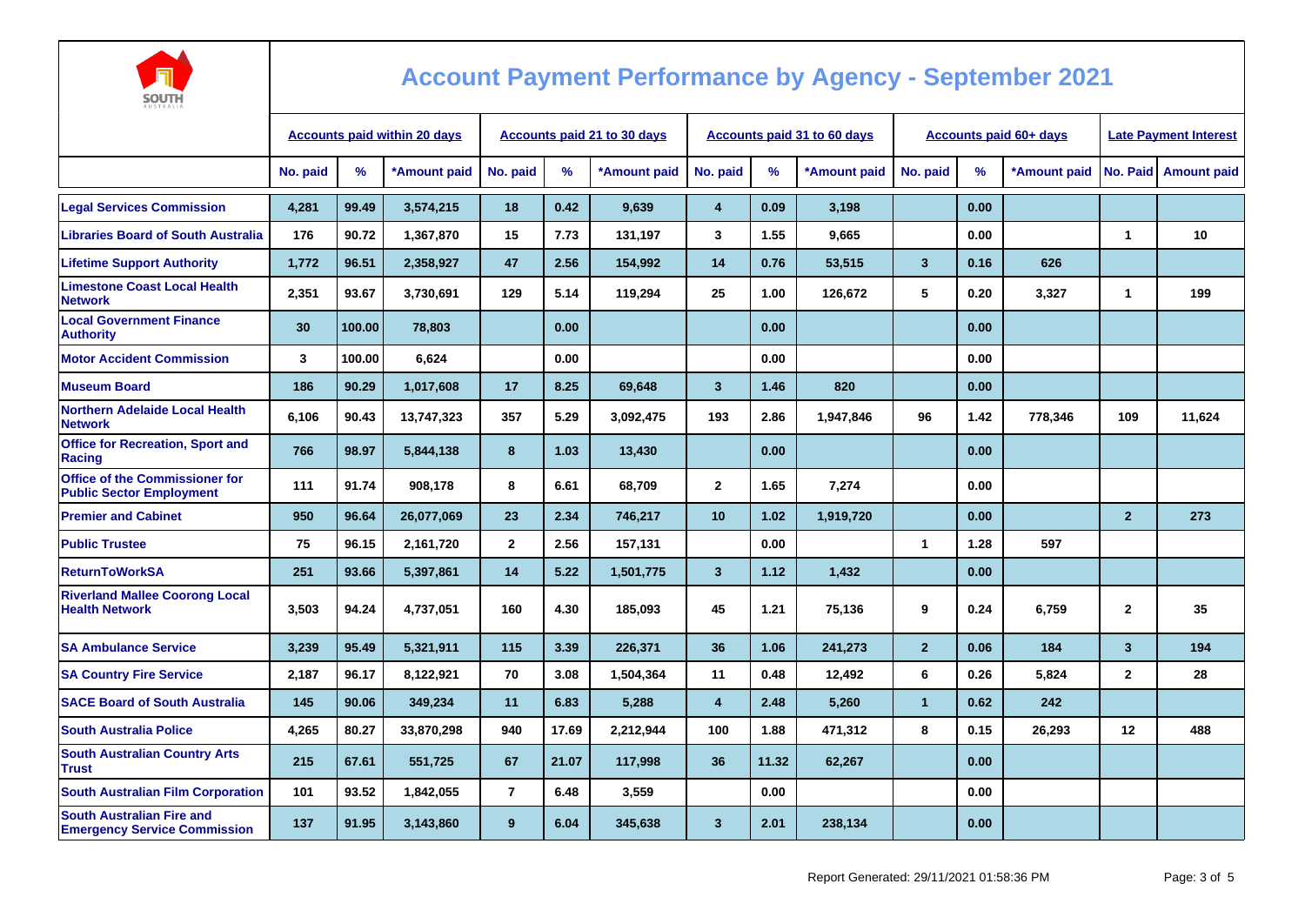

| <b>AUSTRALIA</b>                                                                          |                                     |               |              |                                    |        |              |                |      |                             |                               |      |              |                              |                    |
|-------------------------------------------------------------------------------------------|-------------------------------------|---------------|--------------|------------------------------------|--------|--------------|----------------|------|-----------------------------|-------------------------------|------|--------------|------------------------------|--------------------|
|                                                                                           | <b>Accounts paid within 20 days</b> |               |              | <b>Accounts paid 21 to 30 days</b> |        |              |                |      | Accounts paid 31 to 60 days | <b>Accounts paid 60+ days</b> |      |              | <b>Late Payment Interest</b> |                    |
|                                                                                           | No. paid                            | $\frac{9}{6}$ | *Amount paid | No. paid                           | $\%$   | *Amount paid | No. paid       | $\%$ | *Amount paid                | No. paid                      | %    | *Amount paid | No. Paid                     | <b>Amount paid</b> |
| <b>South Australian Forestry</b><br><b>Corporation</b>                                    | 211                                 | 87.55         | 917,460      | 18                                 | 7.47   | 100,589      | $12 \,$        | 4.98 | 38,060                      |                               | 0.00 |              |                              |                    |
| <b>South Australian Government</b><br><b>Financing Authority</b>                          | 323                                 | 78.59         | 12,258,666   | 87                                 | 21.17  | 5,709,302    | $\mathbf{1}$   | 0.24 | 3,629                       |                               | 0.00 |              |                              |                    |
| <b>South Australian Housing Trust</b>                                                     | 17,962                              | 99.06         | 29,912,987   | 156                                | 0.86   | 422,164      | 14             | 0.08 | 31,121                      |                               | 0.00 |              |                              |                    |
| South Australian Metropolitan Fire<br><b>Service</b>                                      | 711                                 | 90.69         | 4,847,834    | 56                                 | 7.14   | 169,329      | 14             | 1.79 | 138,860                     | $\overline{3}$                | 0.38 | 5,641        | 4                            | 86                 |
| <b>South Australian Productivity</b><br><b>Commission</b>                                 | 35                                  | 100.00        | 20,652       |                                    | 0.00   |              |                | 0.00 |                             |                               | 0.00 |              |                              |                    |
| <b>South Australian Skills</b><br><b>Commission</b>                                       | 10                                  | 83.33         | 25,572       | $\overline{1}$                     | 8.33   | 492          | $\overline{1}$ | 8.33 | 66                          |                               | 0.00 |              |                              |                    |
| <b>South Australian State Emergency</b><br><b>Service</b>                                 | 560                                 | 95.24         | 591,493      | 26                                 | 4.42   | 53,663       | $\mathbf{1}$   | 0.17 | 234                         | $\mathbf{1}$                  | 0.17 | 690          |                              |                    |
| <b>South Australian Tourism</b><br><b>Commission</b>                                      | 314                                 | 97.21         | 3,923,661    | 8                                  | 2.48   | 68,080       | $\mathbf{1}$   | 0.31 | 1,980                       |                               | 0.00 |              |                              |                    |
| <b>South Australian Water</b><br><b>Corporation</b>                                       | 4,190                               | 94.97         | 61,218,656   | 213                                | 4.83   | 6,023,824    | 6              | 0.14 | 773,287                     | 3                             | 0.07 | 42,402       |                              |                    |
| <b>Southern Adelaide Local Health</b><br><b>Network</b>                                   | 7.049                               | 88.52         | 18,979,611   | 592                                | 7.43   | 5,735,033    | 260            | 3.27 | 559,803                     | 62                            | 0.78 | 67,732       | 18                           | 743                |
| <b>State Governor's Establishment</b>                                                     | 86                                  | 100.00        | 460,885      |                                    | 0.00   |              |                | 0.00 |                             |                               | 0.00 |              |                              |                    |
| <b>State Opera of South Australia</b>                                                     | 76                                  | 97.44         | 216,116      | $\overline{1}$                     | 1.28   | 7,945        | $\overline{1}$ | 1.28 | 1,239                       |                               | 0.00 |              |                              |                    |
| <b>State Theatre Company of South</b><br><b>Australia</b>                                 | 165                                 | 95.93         | 340,817      | $\overline{4}$                     | 2.33   | 11,152       | 3              | 1.74 | 18,719                      |                               | 0.00 |              |                              |                    |
| <b>Study Adelaide</b>                                                                     | 88                                  | 98.88         | 144,618      | $\mathbf{1}$                       | 1.12   | 598          |                | 0.00 |                             |                               | 0.00 |              |                              |                    |
| <b>Superannuation Funds</b><br><b>Management Corporation of South</b><br><b>Australia</b> | 135                                 | 100.00        | 16,216,312   |                                    | 0.00   |              |                | 0.00 |                             |                               | 0.00 |              |                              |                    |
| <b>TAFESA</b>                                                                             | 2,192                               | 94.48         | 6,123,636    | 103                                | 4.44   | 278,585      | 19             | 0.82 | 50,734                      | 6                             | 0.26 | 2,706,995    | $\overline{\mathbf{3}}$      | 90                 |
| <b>Teachers' Registration Board</b>                                                       | 77                                  | 92.77         | 167,611      | $\mathbf{2}$                       | 2.41   | 495          | 3              | 3.61 | 16,423                      | $\mathbf{1}$                  | 1.20 | 1,100        |                              |                    |
| <b>Transmission Lessor Corporation</b>                                                    |                                     | 0.00          |              | $\overline{2}$                     | 100.00 | 250          |                | 0.00 |                             |                               | 0.00 |              |                              |                    |
| <b>Urban Renewal Authority</b>                                                            | 758                                 | 98.31         | 8,092,289    | 13                                 | 1.69   | 149,776      |                | 0.00 |                             |                               | 0.00 |              |                              |                    |
| <b>Wellbeing SA</b>                                                                       | 173                                 | 94.54         | 3,138,424    | $6\phantom{1}$                     | 3.28   | 26,300       | $\overline{4}$ | 2.19 | 57,834                      |                               | 0.00 |              |                              |                    |
| <b>West Beach Trust</b>                                                                   | 435                                 | 98.19         | 891,208      | 8                                  | 1.81   | 5,773        |                | 0.00 |                             |                               | 0.00 |              |                              |                    |